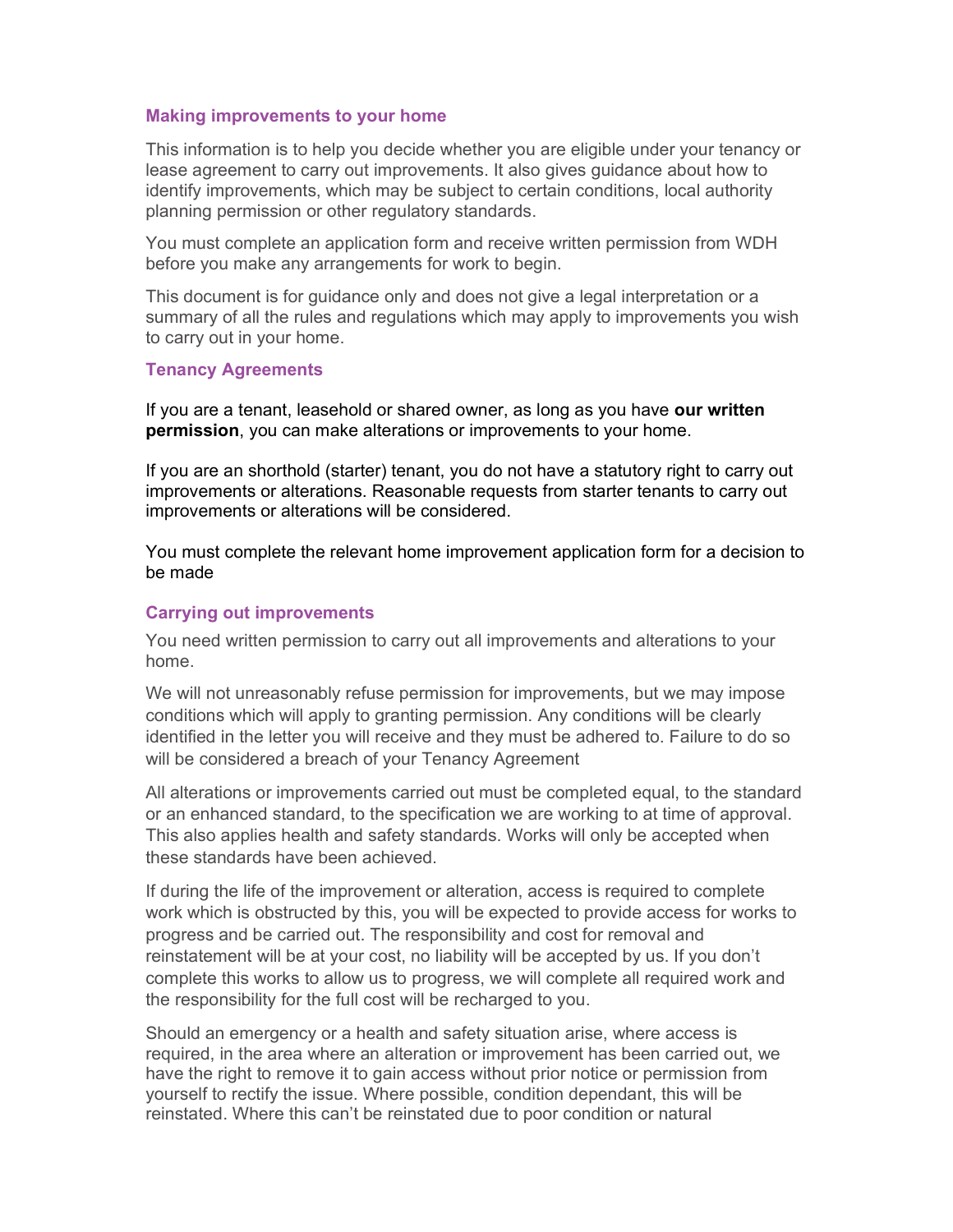deterioration, we will not be held responsible for reinstatement or the cost of associated works. If you choose to reinstate the alteration or improvement the full cost of this will be your responsibility.

Where an alteration or improvement has been carried out and this has become in a state of disrepair and / or in an unsafe condition we have the right to revoke the permission and request removal of the item(s) and reinstatement of the affected area(s) back to their original status, at your own expense. If this is not completed, we will complete the required work and you will be recharged for the full expense of completing this.

If you carry out, or you employ someone to carry out alterations or improvements, and they are later found not to be of a competent, safe or required standard, you may be requested to remove the item(s) and reinstate the affected area(s) back to their original status, at your own expense. If this is not completed to an expected standard, we will complete the required work and you will be recharged for the full expense of completing this.

Where there are external works planned for the estate and or property, we may complete the required works planned for your property to ensure consistency across the estate, this will be determined by us.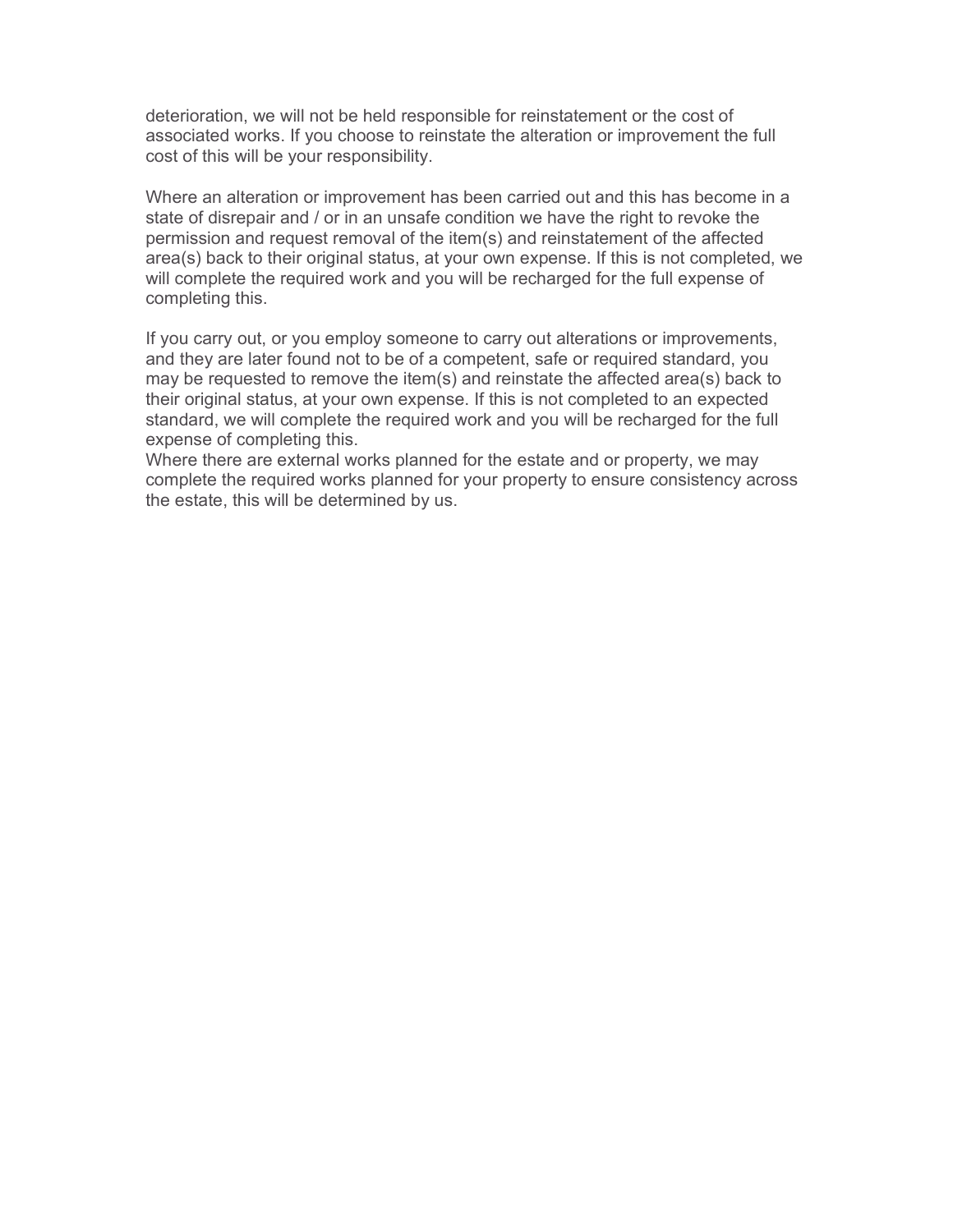# Improvements involving gas electrical, fire compartmentation and asbestos work

For you own safety, it is crucial all gas, electrical, fire compartmentation and asbestos work is carried out in line with legislation and regulatory guidelines. Proof this work has been carried out by a registered and competent contractor is required. On completion of work all relevant certification and documentation must be provided to us, this will be stored on your property records.

## **Gas**

Only engineers registered on the Gas Safe Register can carry out gas work. It is your responsibility to make sure the engineer you use is correctly registered and a competent person. This person must also be registered with the current gas registration body for the United Kingdom. The boiler output must always be sufficient to cope with the demand of the existing central heating system or additional radiators.

Upon completion of work, certification will be produced to confirm the work has been installed to the current gas regulations and that all aspects of the installation are safe under the Gas Safety Installation and Use Regulations 1998. You will receive a landlord / homeowner certificate which will outline the work completed. Where a heat producing appliance has been installed this may be accompanied by a Building Control certificate, this will be sent to you once the appliance has been registered by your installer. We will require copies of both the building control certificate and the landlord / homeowner certificates. You must send this to us along with the Notification of completion form.

## **Electric**

If you have any electrical wiring work carried out, the engineer must be a member of a government approved competency scheme, such as NICEIC (National Inspection Council for Electrical Installation Contracting) or NAPIT (National Association of Professional Inspectors and Testers). When the work is complete the engineer will give you one or more of the following sheets: BS7671: 2018 Electrical Installation Test Sheet, or a Minor works sheet. If applicable, the contractor will register the installation with building control and you will receive a Part–P Electrical Safety Approved Document through the post. You must send this to us along with the Notification of completion form.

## **Fire**

Where any work being done in your home requires certification relating to fire safety, you must ensure this is provided by a competent person or organisation, who hold the relevant qualifications and registration with one of the governing bodies. This will ensure the work is of a required standard for your property and build type. In the case of fire door installation, we would expect to see the fire door test certificate along with an installation certificate by an approved installer. Where a break through the fabric of the building takes place, for example a new vent extraction hose is installed in an apartment block for a tumble dryer. We would need certification to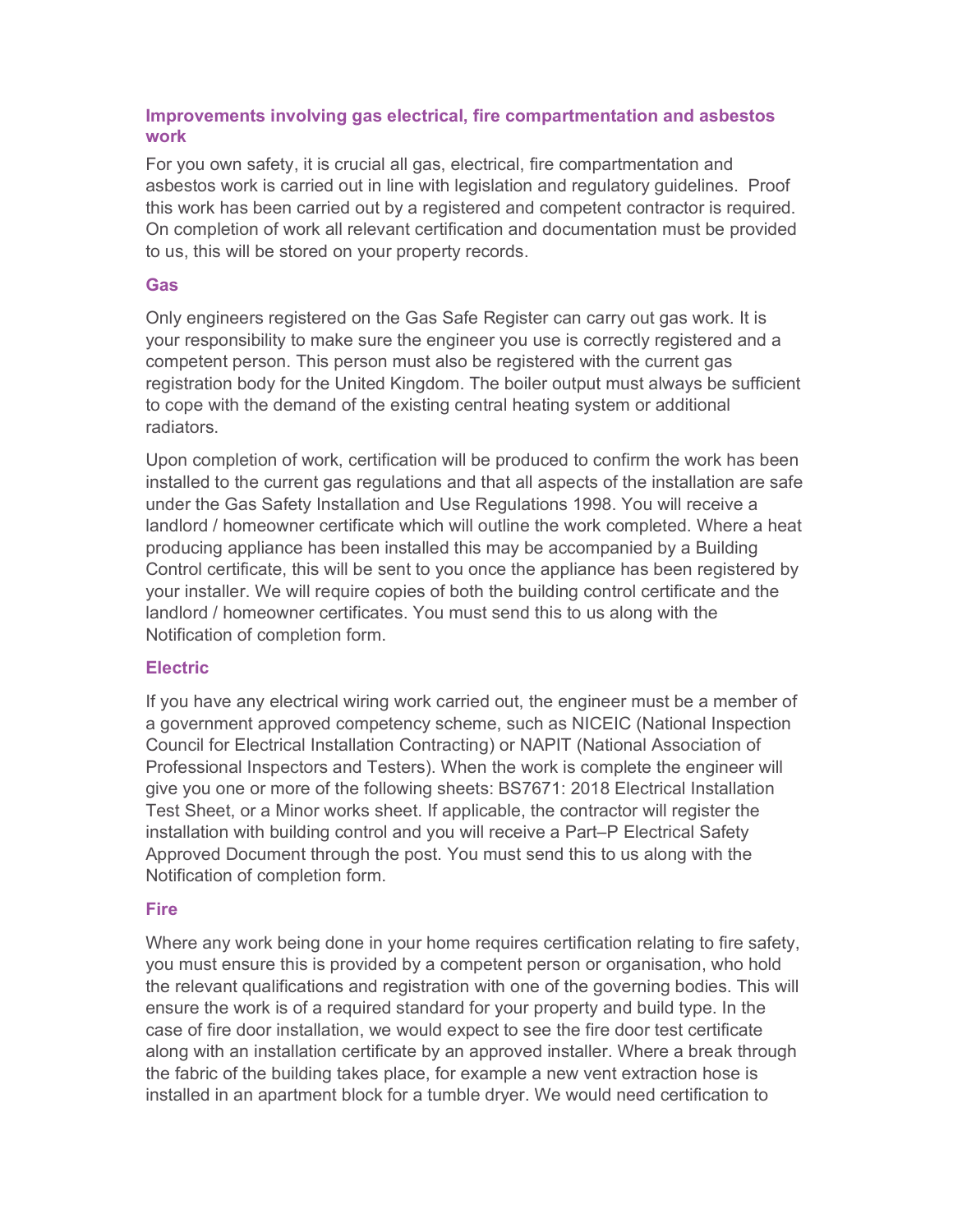evidence that the compartmentation had been reinstated to a compliant standard. You must send this to us along with the Notification of completion form. If there is anything you do not understand or if you have queries and wish to discuss this further, please contact a member of our Building Safety team on 01977 788636.

#### **Asbestos**

If the area of work, you have had permission granted to make improvements or alterations to, is found or suspected to contain any previously unknown asbestos, we will provide the appropriate asbestos survey at no cost to yourself. We will then carry out any required works to the area, within the requirements of the Control of Asbestos Regulations 2012.

You **must** contact us, if there is anything you do not understand, if you have queries, or wish to discuss this further, phone a member of our Building Safety team on 01977 788625.

### Improvements requiring planning permission and / or building control approval from Wakefield Council

The following list gives you a general idea of the type of improvements, which need planning or building permission from the council

The original certificates must be sent to us so a copy can be taken. We will return the original certificates back to you. If you do not submit the certificates, we will send out an engineer to inspect the work carried out and issue the appropriate certification. The full cost of this service and any payment for associated repairs / alterations will be your responsibility.

### Improvements requiring planning permission and / or building control approval from Wakefield Council

The following list gives you a general idea of the type of improvements, which need planning or building permission from the council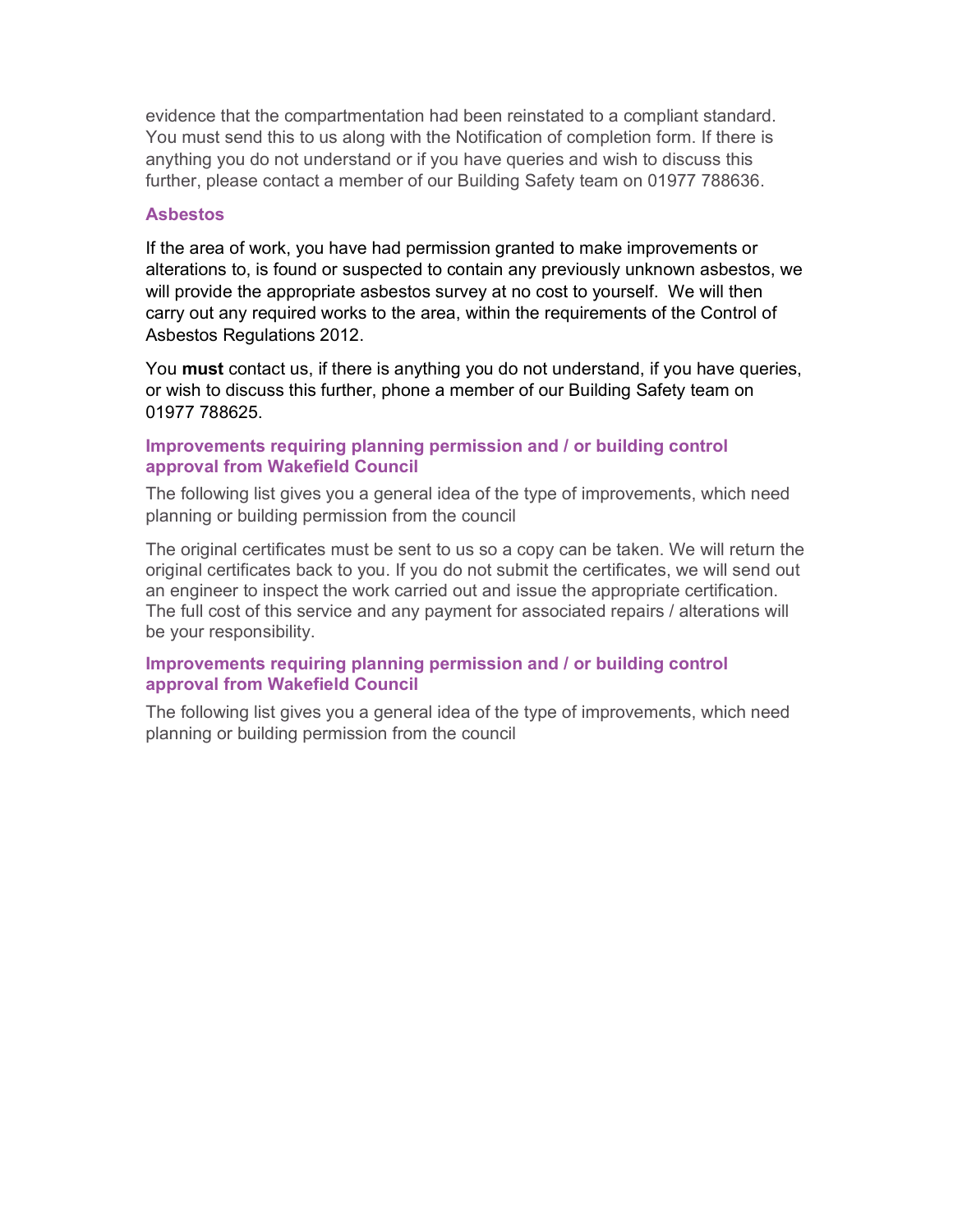| Parking space for a car                            |        | П      | П              | X.                             |
|----------------------------------------------------|--------|--------|----------------|--------------------------------|
| Building a garage                                  |        | $\Box$ | $\Box$         | $\Box$                         |
| Building a porch / conservatory                    |        | $\Box$ | □              | 0                              |
| Building a garden shed /<br>greenhouse             | □      | □      | X              | X                              |
| Replacing or erecting a new fence                  | $\Box$ | $\Box$ | $\times$       | $\sf X$                        |
| Making a through lounge                            | $\Box$ | $\Box$ | $\overline{X}$ | $\Box$                         |
| Removal of internal walls                          | $\Box$ | $\Box$ | $\times$       | $\Box$                         |
| Renewing banisters                                 |        | $\Box$ | X              | $\Box$                         |
| Putting in central heating                         |        | $\Box$ | $\times$       | $\Box$                         |
| Fitting new kitchen units                          |        | $\Box$ | $\times$       | П                              |
| External painting of woodwork                      | П      | $\Box$ | $\times$       | X                              |
| External painting of render /<br>pebbledash        | П      | $\Box$ | X              | $\times$                       |
| Fitting new windows                                | П      | П      | $\times$       | П                              |
| New external door                                  | П      | П      | $\times$       | П                              |
| Storm doors / patio doors                          | $\Box$ | $\Box$ | X              | $\Box$                         |
| Rewiring                                           |        | П      | X              | П                              |
| <b>Citizens Band aerial</b>                        |        | $\Box$ | $\Box$         | $\times$                       |
| Fitting double glazing                             |        | $\Box$ | X              | П                              |
| Cavity wall insulation                             | $\Box$ | $\Box$ | $\times$       | $\Box$                         |
| Additional electric sockets / cookerpanel          |        | $\Box$ | X              | $\Box$                         |
| Wall lights / external lighting /intruder<br>alarm | П      | П      | $\times$       | П                              |
| Extractor fan                                      | $\Box$ | $\Box$ | $\times$       | $\Box$                         |
| Fitting a gas fire / electric fire                 |        | $\Box$ |                |                                |
| Fitting a new bathroom suite                       |        | $\Box$ | $\times$       | $\checkmark$<br>$\overline{1}$ |
| New sockets / wall lights                          |        | $\Box$ | X              | ✓<br>$\overline{2}$            |
| Plumbing in a washing machine                      |        | $\Box$ | X              | $\checkmark$<br>3              |

CA If in a conservation area contact with Wakefield Council's Planning Department required.

Building regulations are not required if:

1. Like for like with same drainage. If any alterations contact required.

- 2. Like for like. If completely new and new locations contact required.
- 3. Like for like with same drainage. If new drainage contact required.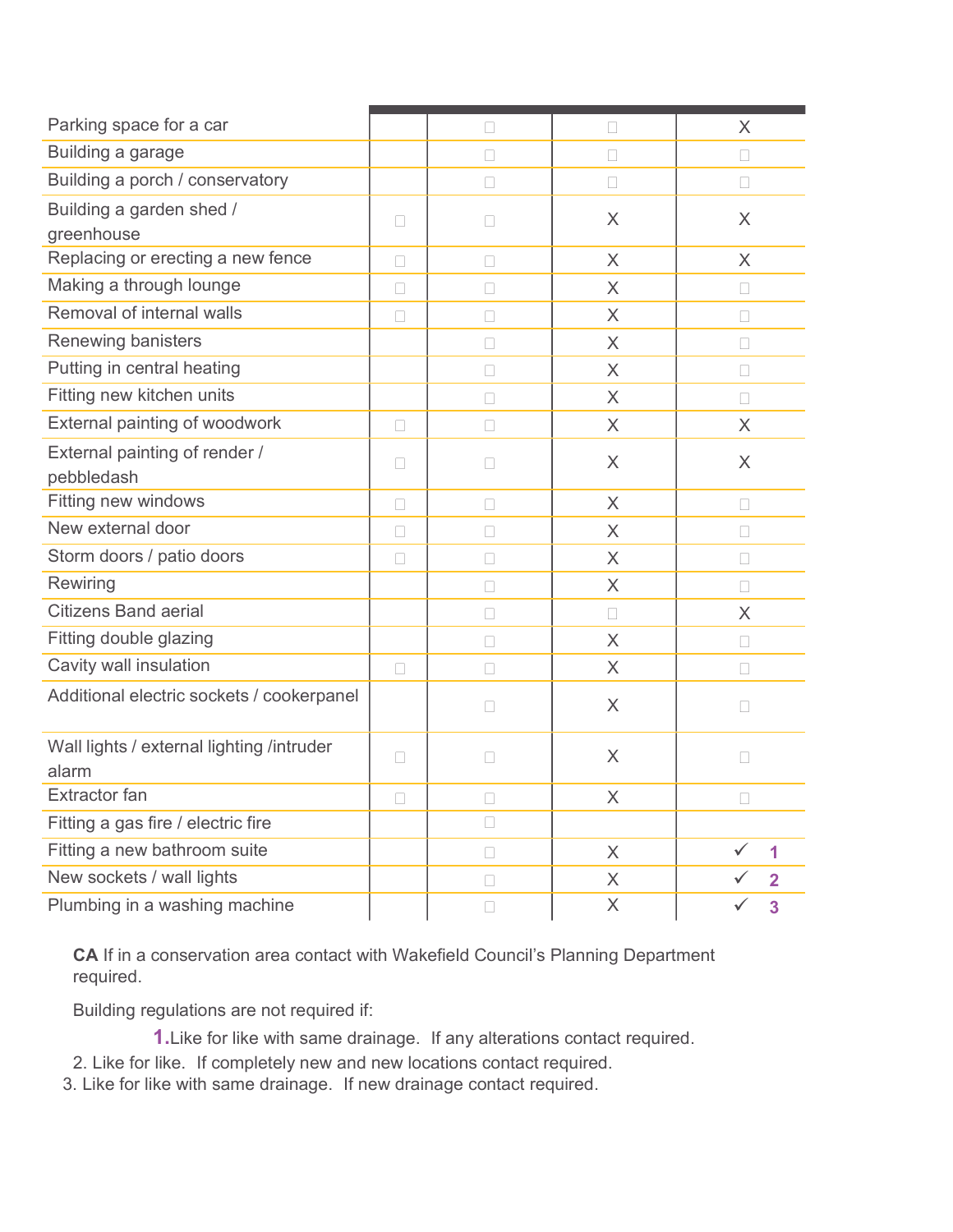#### Important

WDH will not be responsible for any temporary or permanent structures such as conservatories / porches, etc. which adjoin your home or any other property. If you are considering this type of structure, make sure you have adequate buildings and contents insurance to cover any claim relating to it.

Once you receive our permission letter, you are responsible for getting formal planning permission / building regulations approval from Wakefield Council or any other permission you may need before work can start. This excludes driveways, highway approval would be required before permission is granted.

Please keep a record of all documentation relating to the improvements you have carried out. This includes the letter giving permission, Certificate of Acceptance, original receipts, details of the work and the date it was undertaken. If your tenancy ends, you may have the right to claim compensation for certain improvements and you will need to be able to produce original receipts to support your claim.

#### The application and decision process

Some alterations and improvements require written permission which will be issued with guidance notes, we will send you written confirmation with guidance notes attached following your enquiry.

The Survey Team will assess your application once it has been received and direct the application to the right team for processing. We will try to let you know our decision within 20 working days. If we need further information or have to visit your home to check the work you want to carry out, this may cause a delay. If necessary, we will contact you to arrange a time to visit.

You will receive a letter telling you if your permission has been granted. The permission letter is only valid for a period of three months. Failure to carry out the work and return the 'Notification of Completion' form (contained within the permission letter) within three months, will cancel the permission and you will have to re-apply.

Any work carried out before permission is granted will not be classed as authorised and a charge may be incurred if authorisation has to be obtained at a later date.

If you a leaseholder please refer to leaseholder information leaflet which confirms what you must do if you are want to make alterations or improvements to your home.

#### Following approval of alterations or improvements

If the permission is of a technical nature, the surveyor will arrange a follow up visit and will check if the improvement works have started. Depending on the stage the work is at, an assessment of compliance will be made any non-compliance will be explained and expectations set out to resolve this in a letter

An extension of time to complete the alteration or improvement can be made. The time required for the extension will be discussed and agreed with you, this work must be completed within the timescale set in the letter. An extension will only be granted if the work has already commenced.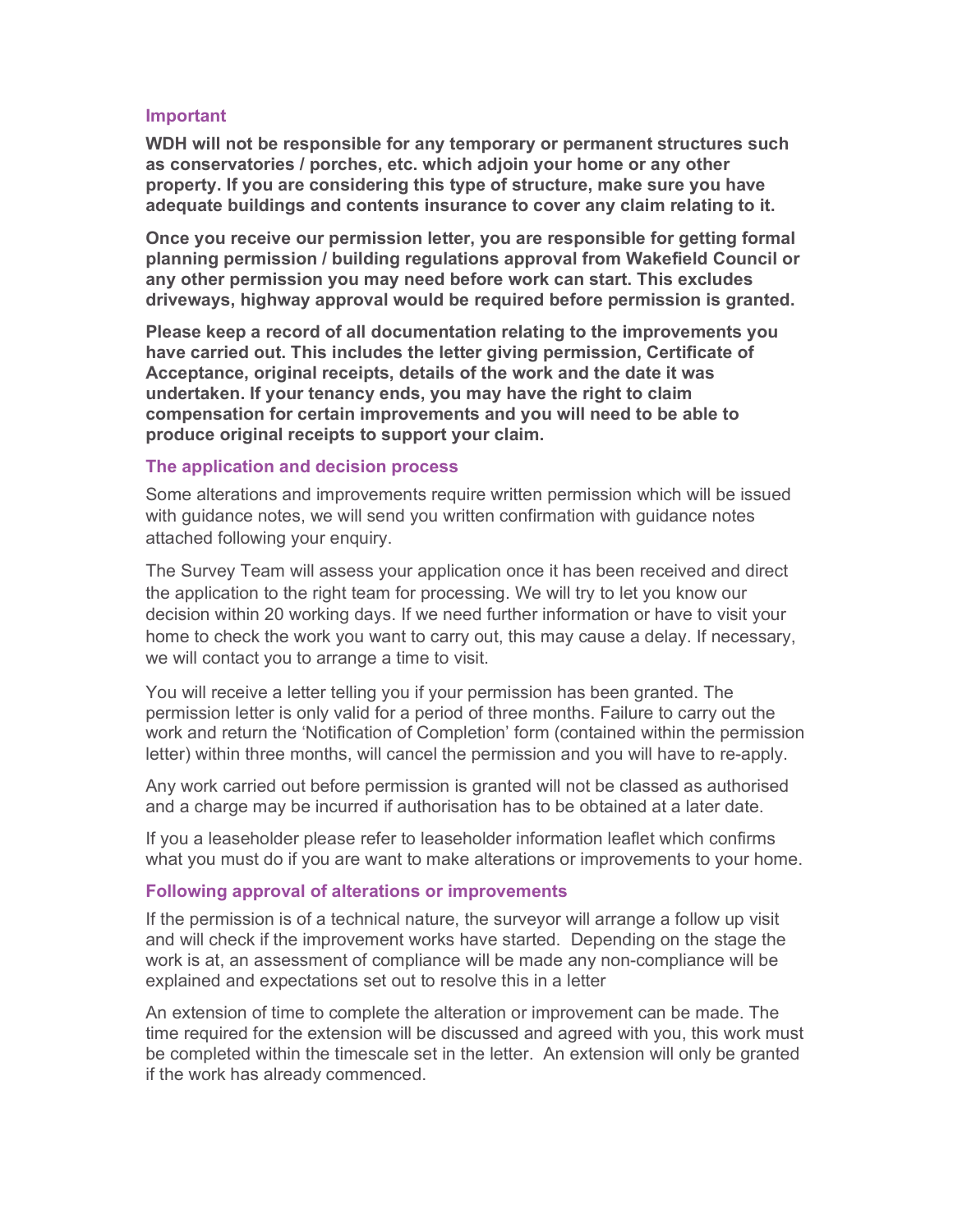## After you have completed your alterations or improvements

When the work you have received permission for is completed, you must return the 'Notification of Completion' form, along with any gas, electrical fire nnd asbestos certificates. On receipt of this, a surveyor will come to your home to inspect the work carried out and make sure it complies with any conditions stipulated in the granting of permission.

If everything is satisfactory you will receive a 'Certificate of Acceptance', which acknowledges that all the work has been carried out to our satisfaction. The surveyor will send this out to you within five working days of the final inspection.

If the final inspection reveals faults or the work has not been carried out in accordance with the conditions stipulated by us, you will receive a letter detailing the work you are still required to do. This work must be completed within the timescale set in the letter.

If you fail to return the Notification of Completion form, within three months of permission being granted, a follow up visit will be completed and a letter sent out confirming what is expected of you. The permission request will be closed and permission revoked if works have not been completed. Leaseholders would need to reapply and pay a further administration fee.

If the work is not completed, this would put you in breach of your tenancy agreement and we may carry out the work and recharge you.

## Improvements carried out without written authorisation

If you make unauthorised alterations to your home, you are breaking the terms of your tenancy agreement. We may insist that you remove the improvements and put your home back to its original condition, at your own cost. If you do not do this, we may do the work and recharge you.

If you have carried out any other improvements to your home without permission, you will need to contact WDH immediately and apply for approval for the unauthorised work.

If your tenancy ends you may be able to apply for compensation for the improvements you have made. However your application will not be considered if you do not have written authorisation.

## Home improvement refusals

If the decision is made to refuse permission a letter will be sent to the explaining the reason(s) for our decision. If you disagree with the outcome of their application, they have the right to appeal. However, there is no right of appeal where the permission refusal relates to:

- installation of biomass, solid fuel or log burning stoves;
- cat flaps in composite external doors;
- replacement of fire doors;
- Installation of CCTV on properties located on communal or open plan areas; or
- improvements that contravene any building, planning, safety or legislative requirements.